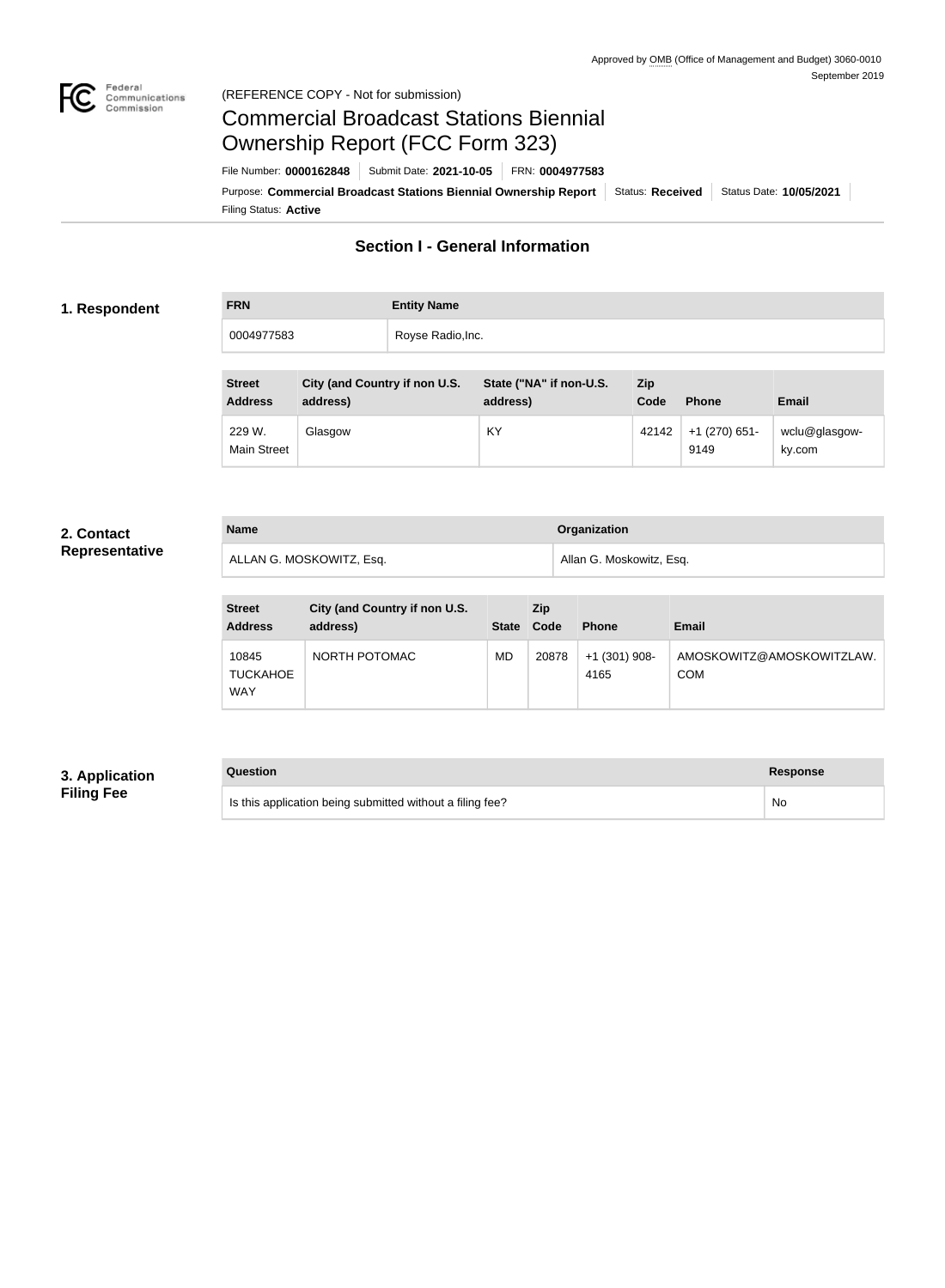| <b>Fees</b> | <b>Application Type</b> | <b>Form Number</b> | <b>Fee Code</b> | Quantity | <b>Fee Amount</b> | <b>Subtotal</b> |
|-------------|-------------------------|--------------------|-----------------|----------|-------------------|-----------------|
|             | Biennial                | Form 323           | <b>MAR</b>      | <u>_</u> | 85                | \$170.00        |
|             |                         |                    |                 |          | Total             | \$170.00        |

## **4. Nature of Respondent**

|  | (a) Provide the following information about the Respondent: |                        |
|--|-------------------------------------------------------------|------------------------|
|  | <b>Relationship to stations/permits</b>                     | Licensee               |
|  | <b>Nature of Respondent</b>                                 | For-profit corporation |

**(b) Provide the following information about this report:**

| <b>Purpose</b> | Biennial                                                                                                                                                                               |
|----------------|----------------------------------------------------------------------------------------------------------------------------------------------------------------------------------------|
| "As of" date   | 10/01/2021                                                                                                                                                                             |
|                | When filing a biennial ownership report or validating<br>and resubmitting a prior biennial ownership report, this<br>date must be Oct. 1 of the year in which this report is<br>filed. |

#### **5. Licensee(s) and Station(s)**

#### **Respondent is filing this report to cover the following Licensee(s) and station(s):**

| Licensee/Permittee Name | <b>FRN</b> |
|-------------------------|------------|
| Royse Radio, Inc.       | 0004977583 |

| Fac. ID No. | <b>Call Sign</b> | <b>City</b>    | <b>State</b> | <b>Service</b> |
|-------------|------------------|----------------|--------------|----------------|
| 57895       | <b>WCLU</b>      | <b>GLASGOW</b> | KY           | AM             |
| 57897       | WLYE-FM          | <b>GLASGOW</b> | KY           | FM             |

## **Section II – Biennial Ownership Information**

**1. 47 C.F.R. Section 73.3613 and Other Documents**

Licensee Respondents that hold authorizations for one or more full power television, AM, and/or FM stations should list all contracts and other instruments set forth in 47 C.F.R. Section 73.3613(a) through (c) for the facility or facilities listed on this report. In addition, attributable Local Marketing Agreements (LMAs) and attributable Joint Sales Agreements (JSAs) must be disclosed by the licensee of the brokering station on its ownership report. If the agreement is an attributable LMA, an attributable JSA, or a network affiliation agreement, check the appropriate box. Otherwise, select "Other." Non-Licensee Respondents, as well as Licensee Respondents that only hold authorizations for Class A television and/or low power television stations, should select "Not Applicable" in response to this question.

| Document Information                            |                                                           |  |  |
|-------------------------------------------------|-----------------------------------------------------------|--|--|
| Description of contract or instrument           | Articles of Incorporation & ByLaws                        |  |  |
| Parties to contract or instrument               | State Of Kentucky                                         |  |  |
| Date of execution                               | 07/1988                                                   |  |  |
| Date of expiration                              | No expiration date                                        |  |  |
| <b>Agreement type</b><br>(check all that apply) | Other<br><b>Agreement Type: Articles of Incorporation</b> |  |  |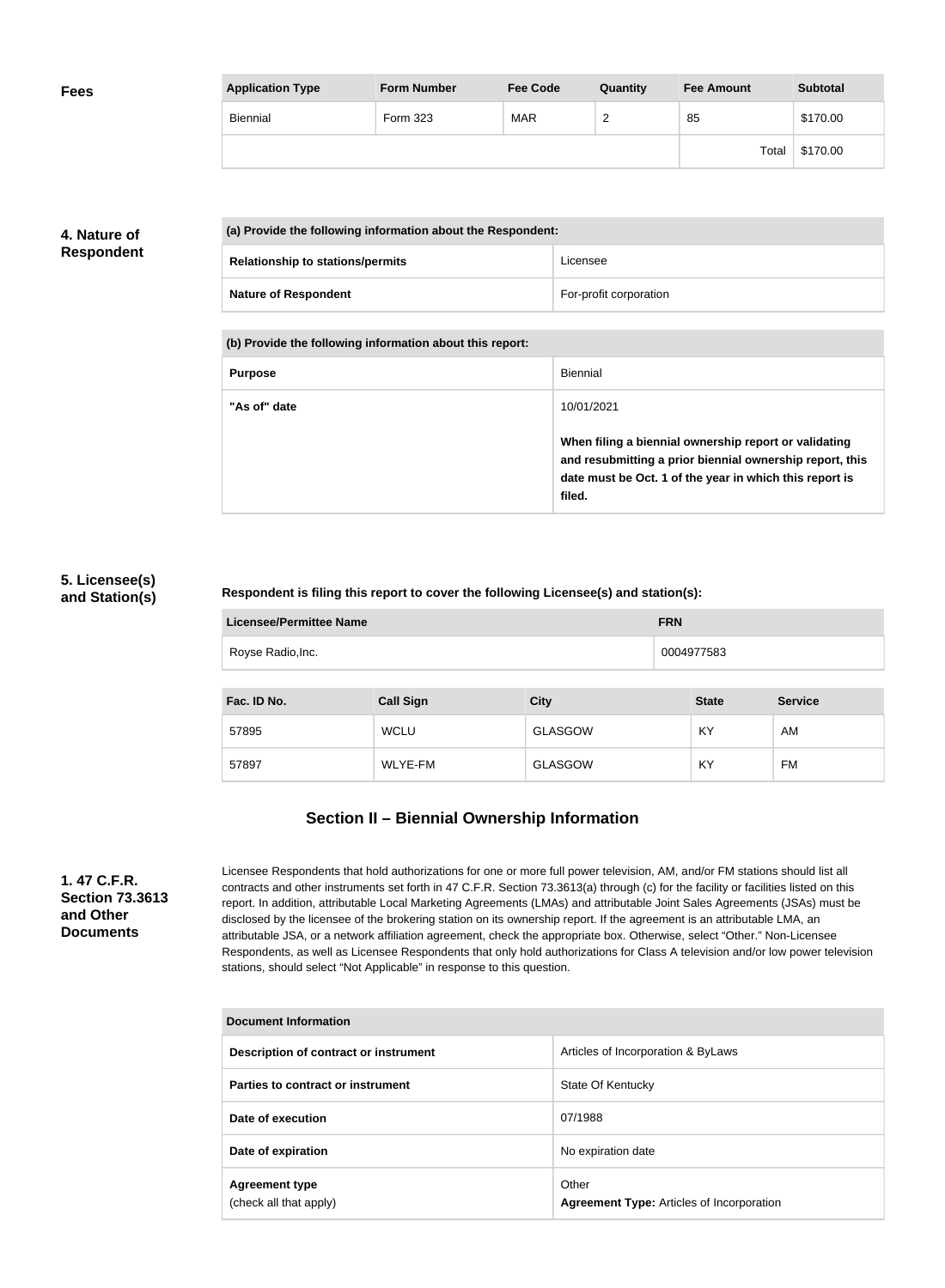**(a)** Ownership Interests. This Question requires Respondents to enter detailed information about ownership interests by generating a series of subforms. Answer each question on each subform. The first subform listing should be for the Respondent itself. If the Respondent is not a natural person, also list each of the officers, directors, stockholders, non-insulated partners, non-insulated members, and any other persons or entities with a direct attributable interest in the Respondent pursuant to the standards set forth in 47 C.F.R. Section 73.3555. (A "direct" interest is one that is not held through any intervening companies or entities.) List each interest holder with a direct attributable interest in the Respondent separately.

Leave the percentage of total assets (Equity Debt Plus) field blank for an interest holder unless that interest holder has an attributable interest in the Respondent solely on the basis of the Commission's Equity Debt Plus attribution standard, 47 C.F.R. Section 73.3555, Note 2(i).

In the case of vertical or indirect ownership structures, list only those interests in the Respondent that also represent an attributable interest in the Licensee(s) for which the report is being submitted.

Entities that are part of an organizational structure that includes holding companies or other forms of indirect ownership must file separate ownership reports. In such a structure do not report, or file a separate report for, any interest holder that does not have an attributable interest in the Licensee(s) for which the report is being submitted.

Please see the Instructions for further detail concerning interests that must be reported in response to this question.

The Respondent must provide an FCC Registration Number for each interest holder reported in response to this question. Please see the Instructions for detailed information and guidance concerning this requirement.

| <b>FRN</b>                                                                                                                       | 0004977583                                              |                      |                            |  |
|----------------------------------------------------------------------------------------------------------------------------------|---------------------------------------------------------|----------------------|----------------------------|--|
| <b>Entity Name</b>                                                                                                               | Royse Radio, Inc.                                       |                      |                            |  |
| <b>Address</b>                                                                                                                   | PO Box                                                  |                      |                            |  |
|                                                                                                                                  | <b>Street 1</b>                                         | 229 W. Main Street   |                            |  |
|                                                                                                                                  | <b>Street 2</b>                                         |                      |                            |  |
|                                                                                                                                  | <b>City</b>                                             | Glasgow              |                            |  |
|                                                                                                                                  | State ("NA" if non-U.S.<br>address)                     | KY                   |                            |  |
|                                                                                                                                  | <b>Zip/Postal Code</b>                                  | 42142                |                            |  |
|                                                                                                                                  | Country (if non-U.S.<br>address)                        | <b>United States</b> |                            |  |
| <b>Listing Type</b>                                                                                                              | Respondent                                              |                      |                            |  |
| <b>Positional Interests</b><br>(check all that apply)                                                                            | Respondent                                              |                      |                            |  |
| <b>Tribal Nation or Tribal</b><br><b>Entity</b>                                                                                  | Interest holder is not a Tribal nation or Tribal entity |                      |                            |  |
| <b>Interest Percentages</b><br>(enter percentage values                                                                          | Voting                                                  | 0.0%                 | <b>Jointly Held?</b><br>No |  |
| from 0.0 to 100.0)                                                                                                               | <b>Equity</b>                                           | 0.0%                 |                            |  |
|                                                                                                                                  | <b>Total assets (Equity Debt</b><br>Plus)               | 0.0%                 |                            |  |
| Does interest holder have an attributable interest in one or more broadcast stations<br>No<br>that do not appear on this report? |                                                         |                      |                            |  |

#### **Ownership Information**

| <b>Ownership Information</b> |                |  |
|------------------------------|----------------|--|
| <b>FRN</b>                   | 0019103100     |  |
| <b>Name</b>                  | Henry G. Royse |  |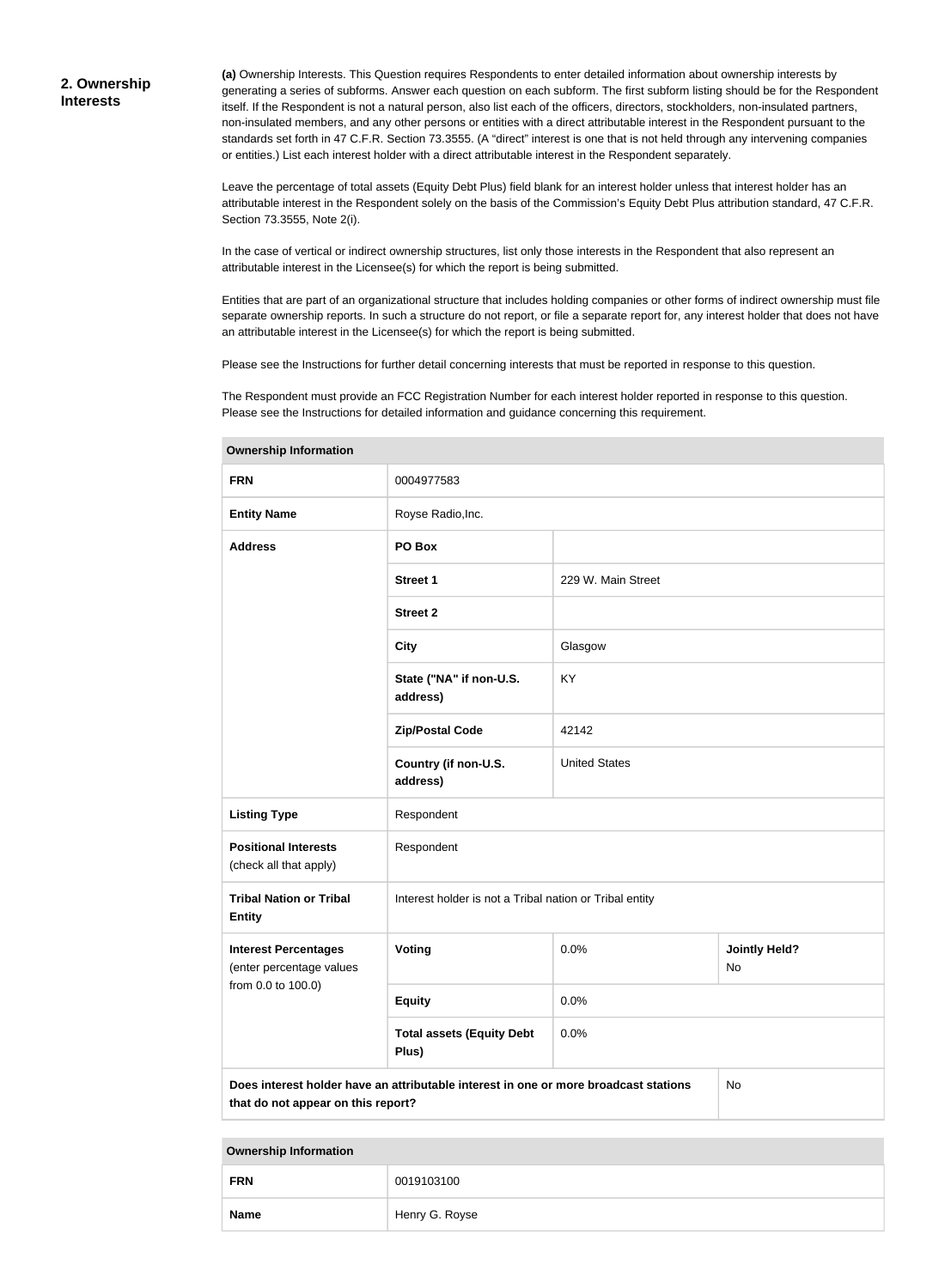| <b>Address</b>                                                                                                                   | PO Box                                    |                        |                            |  |
|----------------------------------------------------------------------------------------------------------------------------------|-------------------------------------------|------------------------|----------------------------|--|
|                                                                                                                                  | <b>Street 1</b>                           | 405 Leslie Ave.        |                            |  |
|                                                                                                                                  | <b>Street 2</b>                           |                        |                            |  |
|                                                                                                                                  | <b>City</b>                               | Glasgow                |                            |  |
|                                                                                                                                  | State ("NA" if non-U.S.<br>address)       | <b>KY</b>              |                            |  |
|                                                                                                                                  | <b>Zip/Postal Code</b>                    | 42141                  |                            |  |
|                                                                                                                                  | Country (if non-U.S.<br>address)          | <b>United States</b>   |                            |  |
| <b>Listing Type</b>                                                                                                              | Other Interest Holder                     |                        |                            |  |
| <b>Positional Interests</b><br>(check all that apply)                                                                            | Officer, Director, Stockholder            |                        |                            |  |
| Citizenship, Gender,                                                                                                             | <b>Citizenship</b>                        | <b>US</b>              |                            |  |
| <b>Ethnicity, and Race</b><br><b>Information (Natural</b>                                                                        | Gender                                    | Male                   |                            |  |
| Persons Only)                                                                                                                    | <b>Ethnicity</b>                          | Not Hispanic or Latino |                            |  |
|                                                                                                                                  | Race                                      | White                  |                            |  |
| <b>Interest Percentages</b><br>(enter percentage values                                                                          | Voting                                    | 99.0%                  | <b>Jointly Held?</b><br>No |  |
| from 0.0 to 100.0)                                                                                                               | <b>Equity</b>                             | 99.0%                  |                            |  |
|                                                                                                                                  | <b>Total assets (Equity Debt</b><br>Plus) | 99.0%                  |                            |  |
| Does interest holder have an attributable interest in one or more broadcast stations<br>No<br>that do not appear on this report? |                                           |                        |                            |  |

#### **Ownership Information**

| <b>FRN</b>                                                                        | 0019287499                          |                      |
|-----------------------------------------------------------------------------------|-------------------------------------|----------------------|
| <b>Name</b>                                                                       | Terri L. Royse                      |                      |
| <b>Address</b>                                                                    | PO Box                              |                      |
|                                                                                   | <b>Street 1</b>                     | 405 Leslie Ave       |
|                                                                                   | <b>Street 2</b>                     |                      |
|                                                                                   | <b>City</b>                         | Glasgow              |
|                                                                                   | State ("NA" if non-U.S.<br>address) | <b>KY</b>            |
|                                                                                   | <b>Zip/Postal Code</b>              | 42141                |
|                                                                                   | Country (if non-U.S.<br>address)    | <b>United States</b> |
| <b>Listing Type</b>                                                               | Other Interest Holder               |                      |
| <b>Positional Interests</b><br>(check all that apply)                             | Officer, Director, Stockholder      |                      |
| Citizenship, Gender,<br><b>Ethnicity, and Race</b><br><b>Information (Natural</b> | Citizenship                         | <b>US</b>            |
|                                                                                   | Gender                              | Female               |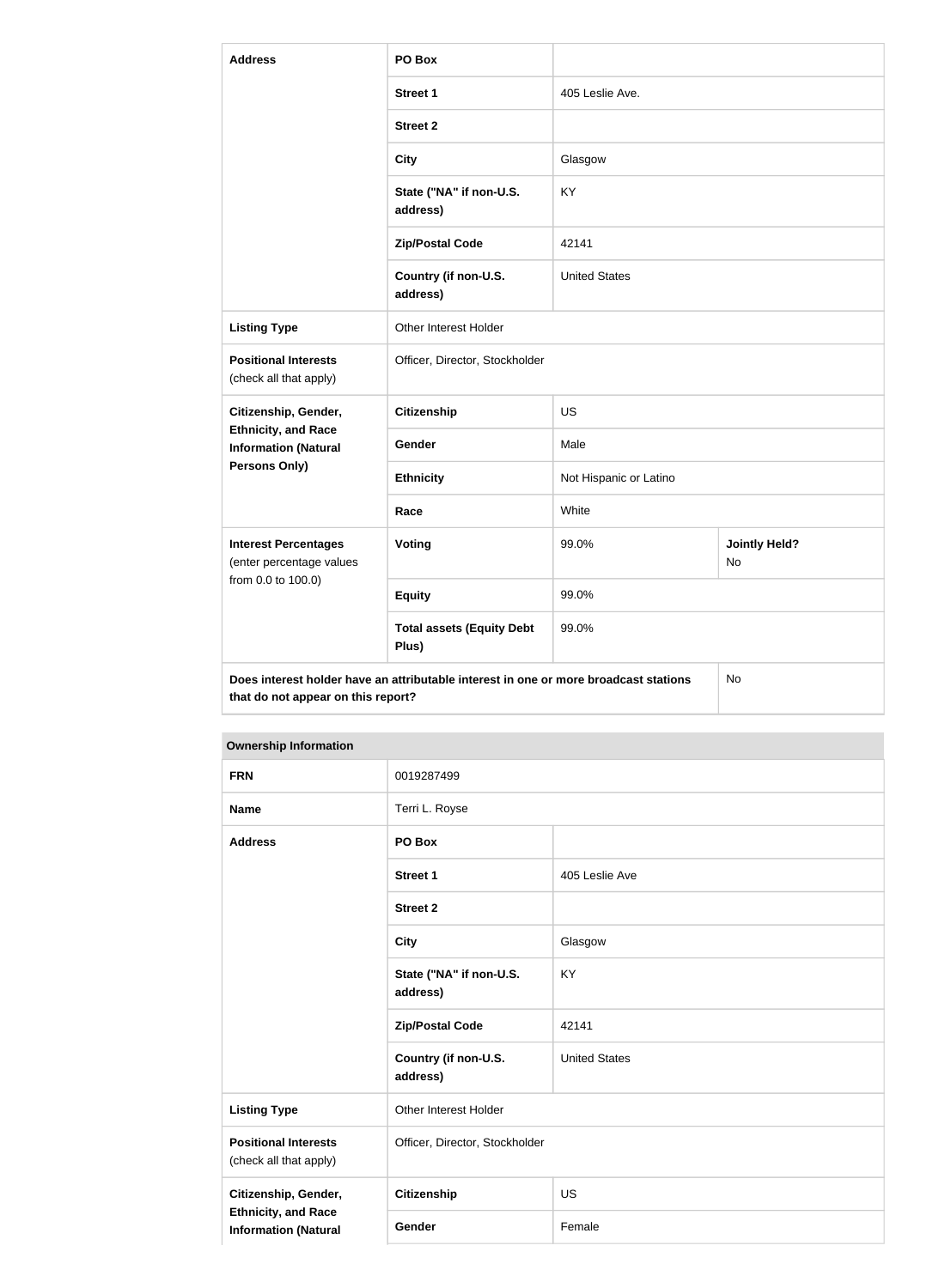| Persons Only)                                                                                                                                                                                                                                                                                                                                                                                                                                                                                                                                                                                                                                                                                                                                                                                                                                                                                                                                                                                                                                                                                                                                                                                                                                                                                                                                                                                                                                                                                 | <b>Ethnicity</b>                                                                                                                                    | Not Hispanic or Latino |                                   |
|-----------------------------------------------------------------------------------------------------------------------------------------------------------------------------------------------------------------------------------------------------------------------------------------------------------------------------------------------------------------------------------------------------------------------------------------------------------------------------------------------------------------------------------------------------------------------------------------------------------------------------------------------------------------------------------------------------------------------------------------------------------------------------------------------------------------------------------------------------------------------------------------------------------------------------------------------------------------------------------------------------------------------------------------------------------------------------------------------------------------------------------------------------------------------------------------------------------------------------------------------------------------------------------------------------------------------------------------------------------------------------------------------------------------------------------------------------------------------------------------------|-----------------------------------------------------------------------------------------------------------------------------------------------------|------------------------|-----------------------------------|
|                                                                                                                                                                                                                                                                                                                                                                                                                                                                                                                                                                                                                                                                                                                                                                                                                                                                                                                                                                                                                                                                                                                                                                                                                                                                                                                                                                                                                                                                                               | Race                                                                                                                                                | White                  |                                   |
| <b>Interest Percentages</b><br>(enter percentage values                                                                                                                                                                                                                                                                                                                                                                                                                                                                                                                                                                                                                                                                                                                                                                                                                                                                                                                                                                                                                                                                                                                                                                                                                                                                                                                                                                                                                                       | <b>Voting</b>                                                                                                                                       | 1.0%                   | <b>Jointly Held?</b><br><b>No</b> |
| from 0.0 to 100.0)                                                                                                                                                                                                                                                                                                                                                                                                                                                                                                                                                                                                                                                                                                                                                                                                                                                                                                                                                                                                                                                                                                                                                                                                                                                                                                                                                                                                                                                                            | <b>Equity</b>                                                                                                                                       | 1.0%                   |                                   |
|                                                                                                                                                                                                                                                                                                                                                                                                                                                                                                                                                                                                                                                                                                                                                                                                                                                                                                                                                                                                                                                                                                                                                                                                                                                                                                                                                                                                                                                                                               | <b>Total assets (Equity Debt</b><br>Plus)                                                                                                           | 1.0%                   |                                   |
| that do not appear on this report?                                                                                                                                                                                                                                                                                                                                                                                                                                                                                                                                                                                                                                                                                                                                                                                                                                                                                                                                                                                                                                                                                                                                                                                                                                                                                                                                                                                                                                                            | Does interest holder have an attributable interest in one or more broadcast stations                                                                |                        | No                                |
| If "No," submit as an exhibit an explanation.                                                                                                                                                                                                                                                                                                                                                                                                                                                                                                                                                                                                                                                                                                                                                                                                                                                                                                                                                                                                                                                                                                                                                                                                                                                                                                                                                                                                                                                 | (b) Respondent certifies that any interests, including equity, financial, or voting<br>interests, not reported in this filing are non-attributable. |                        | Yes                               |
| (c) Does the Respondent or any reported interest holder<br>hold an attributable interest in any newspaper entities in<br>the same market as any station for which this report is<br>filed, as defined in 47 C.F.R. Section 73.3555?<br>If "Yes," provide information describing the interest(s), using<br>EITHER the subform OR the spreadsheet option below.<br>Respondents with a large number (50 or more) of entries to<br>submit should use the spreadsheet option.<br>NOTE: Spreadsheets must be submitted in a special XML<br>Spreadsheet format with the appropriate structure that is<br>specified in the documentation. For instructions on how to<br>use the spreadsheet option to complete this question<br>(including templates to start with), please Click Here.<br>If using the subform, leave the percentage of total assets<br>(Equity Debt Plus) field blank for an interest holder unless<br>that interest holder has an attributable interest in the<br>newspaper entity solely on the basis of the Commission's<br>Equity Debt Plus attribution standard, 47 C.F.R. Section<br>73.3555, Note 2(i). If using an XML Spreadsheet, enter "NA"<br>into the percentage of total assets (Equity Debt Plus) field<br>for an interest holder unless that interest holder has an<br>attributable interest in the newspaper entity solely on the<br>basis of the Commission's Equity Debt Plus attribution<br>standard.<br>The Respondent must provide an FCC Registration Number |                                                                                                                                                     | <b>No</b>              |                                   |
| for each interest holder reported in response to this<br>and guidance concerning this requirement.                                                                                                                                                                                                                                                                                                                                                                                                                                                                                                                                                                                                                                                                                                                                                                                                                                                                                                                                                                                                                                                                                                                                                                                                                                                                                                                                                                                            | question. Please see the Instructions for detailed information                                                                                      |                        |                                   |

**(d) Are any of the individuals listed as an attributable interest holder in the Respondent married to each other or related to each other as parentchild or as siblings?** Yes

If "Yes," provide the following information for each such the relationship.

#### **Family Relationships**

|  | <b>FRN</b> | K | Name | yse<br>ueur, |
|--|------------|---|------|--------------|
|--|------------|---|------|--------------|